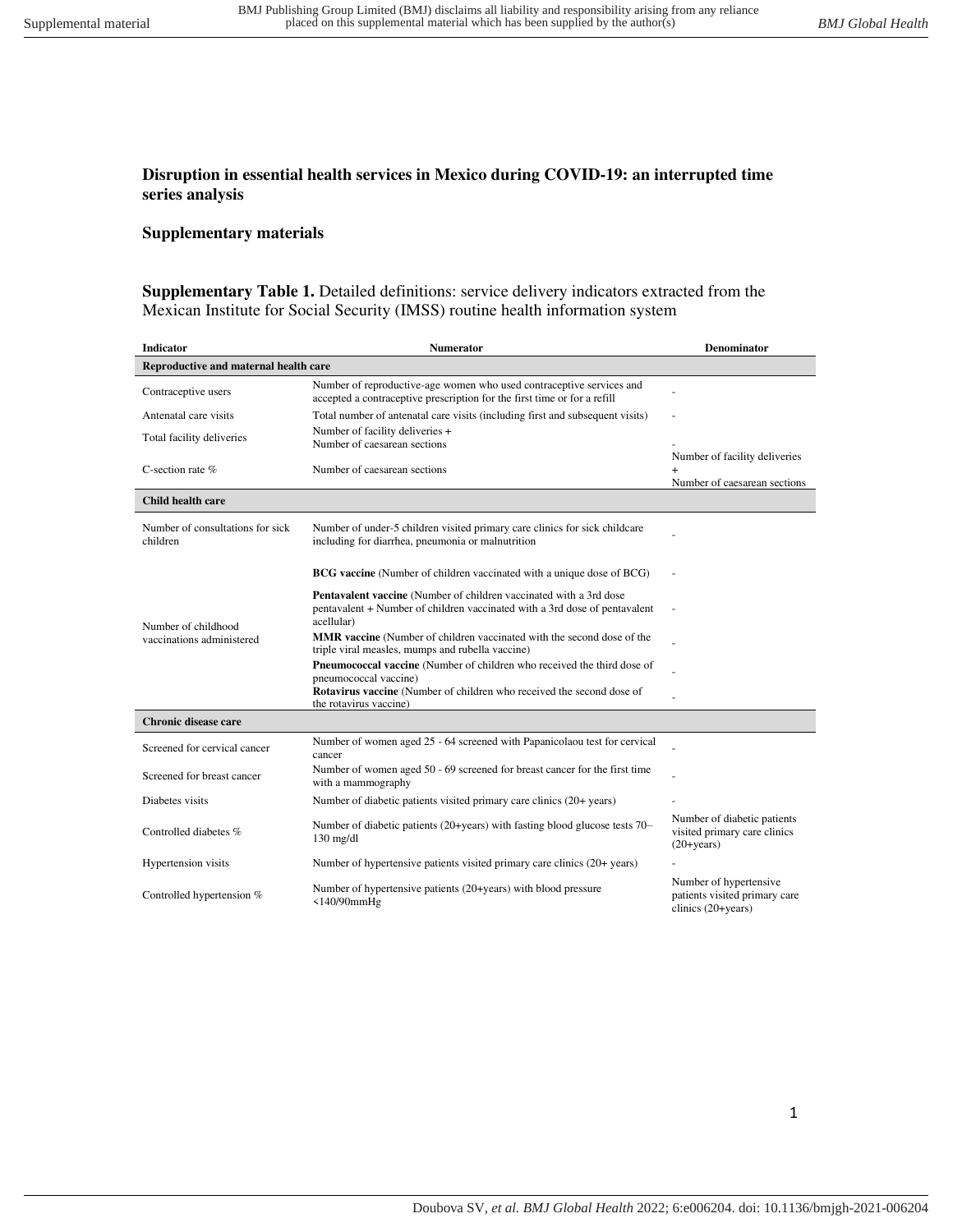# **Supplementary Table 2. Childhood vaccines administered pre- and during COVID-19, Mexican Institute of Social Security, January 2019-December 2020**

|                                        | Pre-COVID-19 <sup>a</sup><br>$N=15$ months |           | During COVID-19<br>$N = 9$ months |           |
|----------------------------------------|--------------------------------------------|-----------|-----------------------------------|-----------|
| <b>Childhood vaccines</b>              | Average<br>per month                       | <b>SD</b> | Average<br>per month              | <b>SD</b> |
|                                        |                                            |           |                                   |           |
| <b>BCG</b> vaccine                     | 21,800                                     | 2.420     | 9.881                             | 9,347     |
| Third dose of the Pentavalent vaccine  | 48,608                                     | 8,902     | 17.823                            | 1,594     |
| Second dose of the MMR vaccine         | 6.436                                      | 4,302     | 6,468                             | 2,313     |
| Second dose of the Rotavirus vaccine   | 16,196                                     | 1,108     | 12,024                            | 1,769     |
| Third dose of the Pneumococcal vaccine | 4.688                                      | 444       | 3.111                             | 745       |

<sup>a</sup>The Pre-COVID-19 period is January 2019 to March 2020. The COVID-19 period includes April to December 2020 BCG is Bacillus-Calmette Guérin

MMR is Measles, Mumps and Rubella